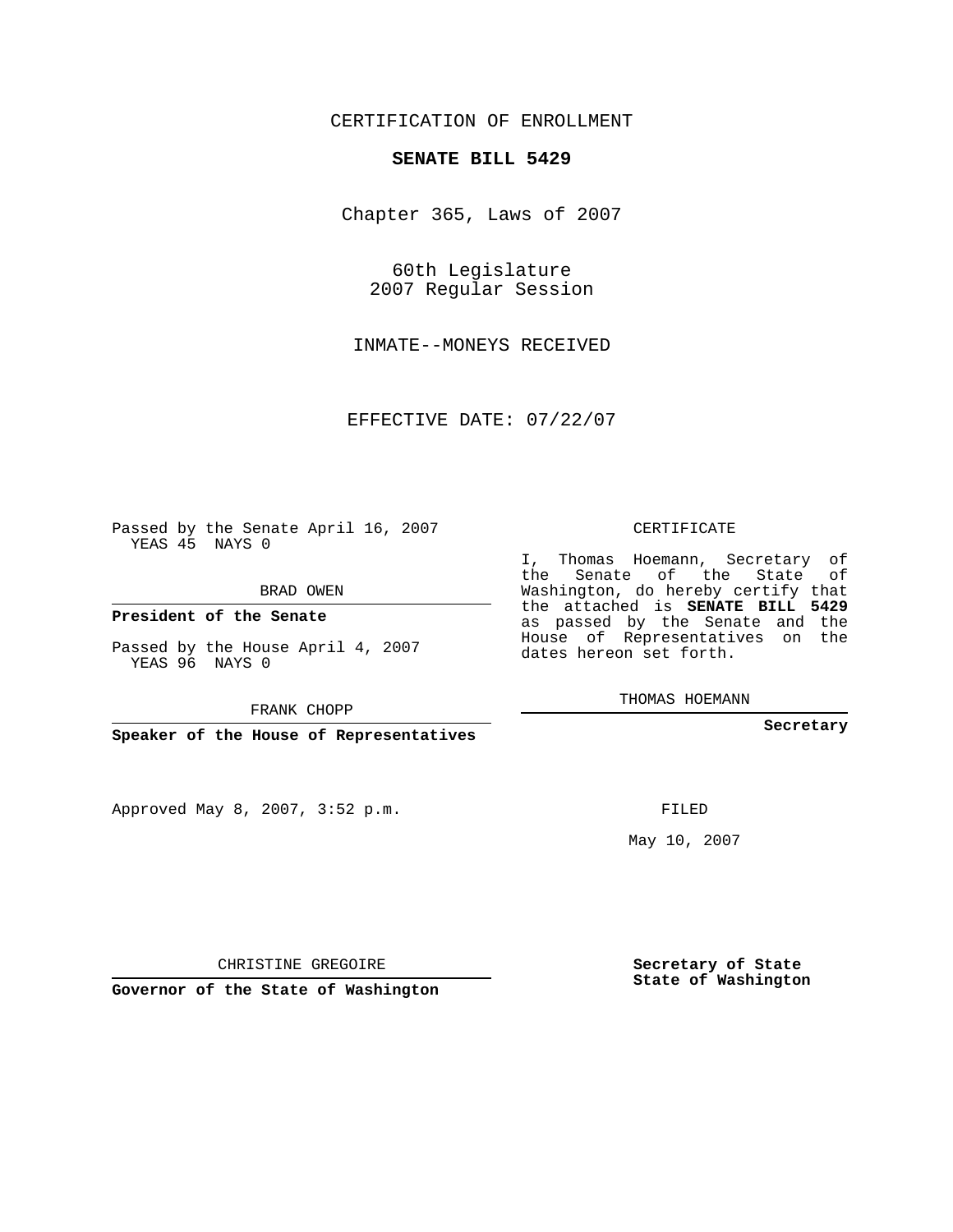# **SENATE BILL 5429** \_\_\_\_\_\_\_\_\_\_\_\_\_\_\_\_\_\_\_\_\_\_\_\_\_\_\_\_\_\_\_\_\_\_\_\_\_\_\_\_\_\_\_\_\_

\_\_\_\_\_\_\_\_\_\_\_\_\_\_\_\_\_\_\_\_\_\_\_\_\_\_\_\_\_\_\_\_\_\_\_\_\_\_\_\_\_\_\_\_\_

### AS AMENDED BY THE HOUSE

Passed Legislature - 2007 Regular Session

## **State of Washington 60th Legislature 2007 Regular Session**

**By** Senators Franklin and Kohl-Welles

Read first time 01/19/2007. Referred to Committee on Human Services & Corrections.

 AN ACT Relating to deductions from moneys received by an inmate; and amending RCW 72.09.480.

BE IT ENACTED BY THE LEGISLATURE OF THE STATE OF WASHINGTON:

 **Sec. 1.** RCW 72.09.480 and 2003 c 271 s 3 are each amended to read as follows:

 (1) Unless the context clearly requires otherwise, the definitions in this section apply to this section.

 (a) "Cost of incarceration" means the cost of providing an inmate with shelter, food, clothing, transportation, supervision, and other services and supplies as may be necessary for the maintenance and support of the inmate while in the custody of the department, based on the average per inmate costs established by the department and the office of financial management.

 (b) "Minimum term of confinement" means the minimum amount of time an inmate will be confined in the custody of the department, considering the sentence imposed and adjusted for the total potential earned early release time available to the inmate.

 (c) "Program" means any series of courses or classes necessary to achieve a proficiency standard, certificate, or postsecondary degree.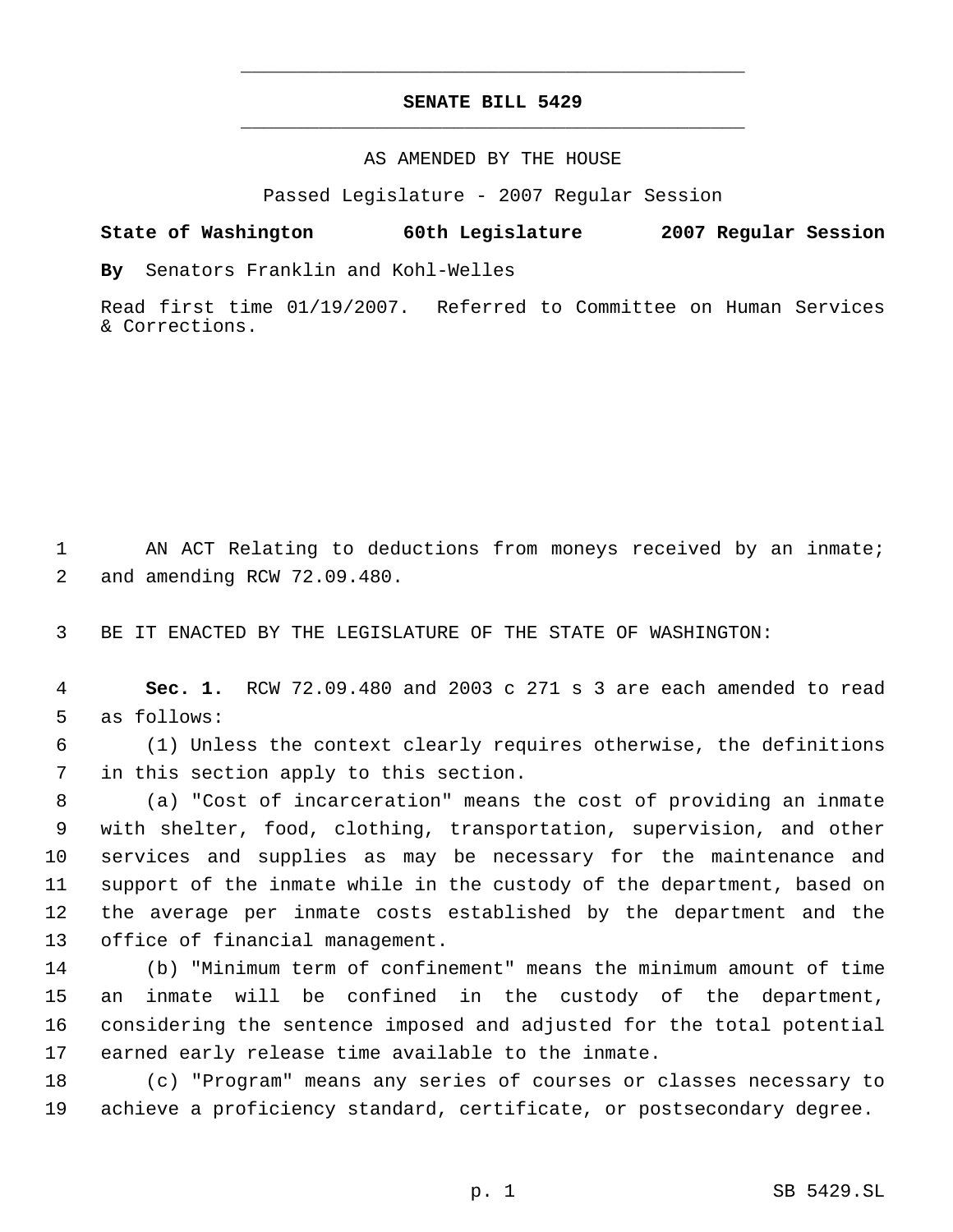1 (2) When an inmate, except as provided in subsections  $((+7))$   $(4)$ 2 and (8) of this section, receives any funds in addition to his or her wages or gratuities, except settlements or awards resulting from legal action, the additional funds shall be subject to the following deductions and the priorities established in chapter 72.11 RCW:

 (a) Five percent to the public safety and education account for the purpose of crime victims' compensation;

(b) Ten percent to a department personal inmate savings account;

 (c) ((Twenty percent to the department to contribute to the cost of 10 incarceration;

11  $(d)$ )) Twenty percent for payment of legal financial obligations for all inmates who have legal financial obligations owing in any 13 Washington state superior court; ((and

14 (e) Fifteen)) (d) Twenty percent for any child support owed under 15 a support order<sub>i</sub> and

 (e) Twenty percent to the department to contribute to the cost of 17 incarceration.

18 (3) When an inmate, except as provided in subsection  $((+7)^2)$  (8) of this section, receives any funds from a settlement or award resulting from a legal action, the additional funds shall be subject to the deductions in RCW 72.09.111(1)(a) and the priorities established in chapter 72.11 RCW.

 (4) When an inmate who is subject to a child support order receives 24 funds from an inheritance, the deduction required under subsection (2)(e) of this section shall only apply after the child support obligation has been paid in full.

 (5) The amount deducted from an inmate's funds under subsection (2) of this section shall not exceed the department's total cost of incarceration for the inmate incurred during the inmate's minimum or actual term of confinement, whichever is longer.

 $((\langle 5 \rangle)(6)$  The deductions required under subsection (2) of this section shall not apply to funds received by the department on behalf of an offender for payment of one fee-based education or vocational program that is associated with an inmate's work program or a placement decision made by the department under RCW 72.09.460 to prepare an inmate for work upon release.

 An inmate may, prior to the completion of the fee-based education or vocational program authorized under this subsection, apply to a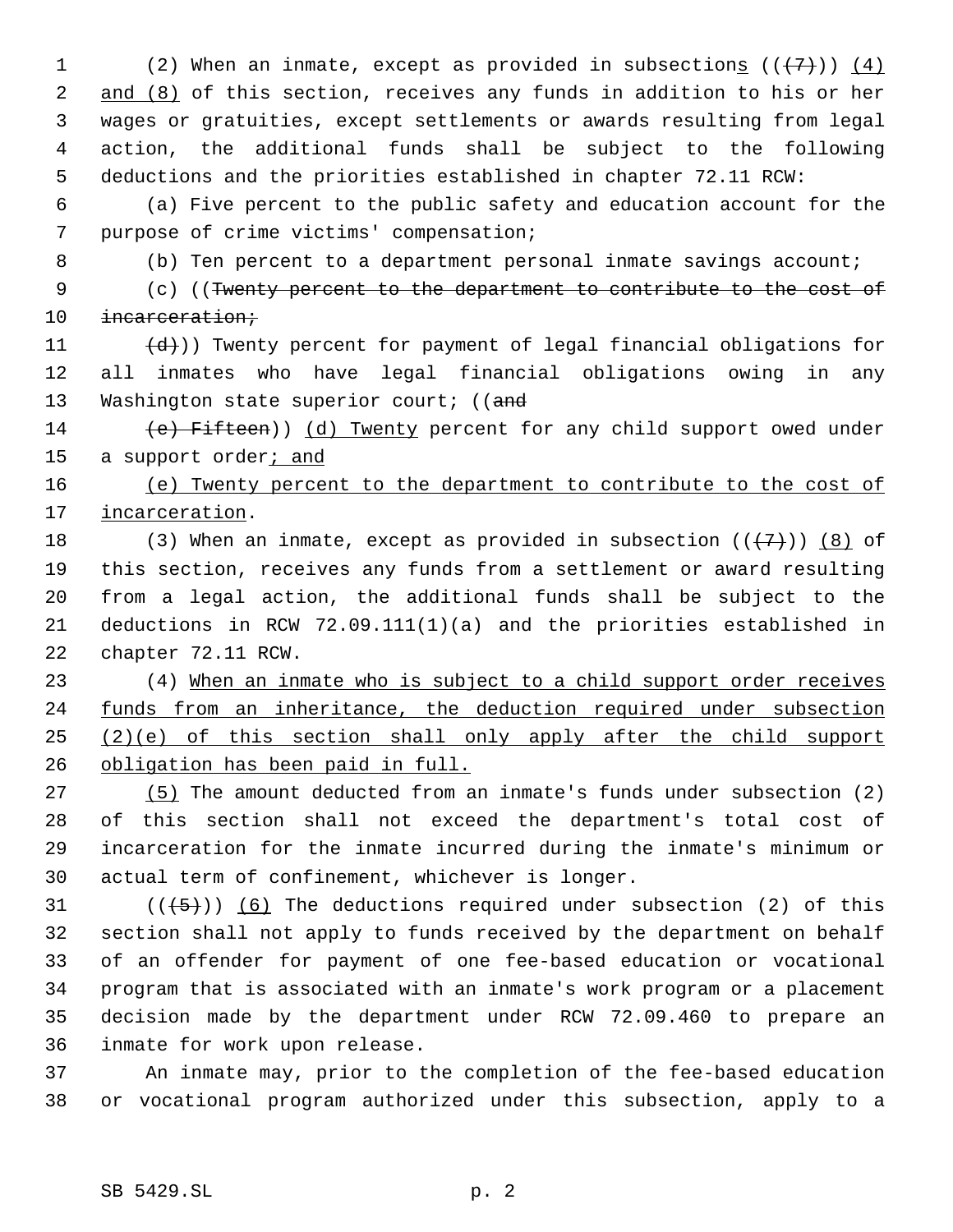person designated by the secretary for permission to make a change in his or her program. The secretary, or his or her designee, may approve the application based solely on the following criteria: (a) The inmate has been transferred to another institution by the department for reasons unrelated to education or a change to a higher security classification and the offender's current program is unavailable in the offender's new placement; (b) the inmate entered an academic program as an undeclared major and wishes to declare a major. No inmate may apply for more than one change to his or her major and receive the exemption from deductions specified in this subsection; (c) the educational or vocational institution is terminating the inmate's current program; or (d) the offender's training or education has demonstrated that the current program is not the appropriate program to assist the offender to achieve a placement decision made by the department under RCW 72.09.460 to prepare the inmate for work upon release.

 $((+6))$   $(7)$  The deductions required under subsection (2) of this section shall not apply to any money received by the department, on behalf of an inmate, from family or other outside sources for the payment of postage expenses. Money received under this subsection may only be used for the payment of postage expenses and may not be transferred to any other account or purpose. Money that remains unused in the inmate's postage fund at the time of release shall be subject to the deductions outlined in subsection (2) of this section.

24 ( $(\overline{+7})$ ) (8) When an inmate sentenced to life imprisonment without possibility of release or parole, or to death under chapter 10.95 RCW, receives any funds in addition to his or her gratuities, except settlements or awards resulting from legal action, the additional funds shall be subject to: Deductions of five percent to the public safety and education account for the purpose of crime victims' compensation, twenty percent to the department to contribute to the cost of incarceration, and fifteen percent to child support payments.

 $((\langle 8 \rangle)(9)$  When an inmate sentenced to life imprisonment without possibility of release or parole, or to death under chapter 10.95 RCW, receives any funds from a settlement or award resulting from a legal action in addition to his or her gratuities, the additional funds shall be subject to: Deductions of five percent to the public safety and education account for the purpose of crime victims' compensation and